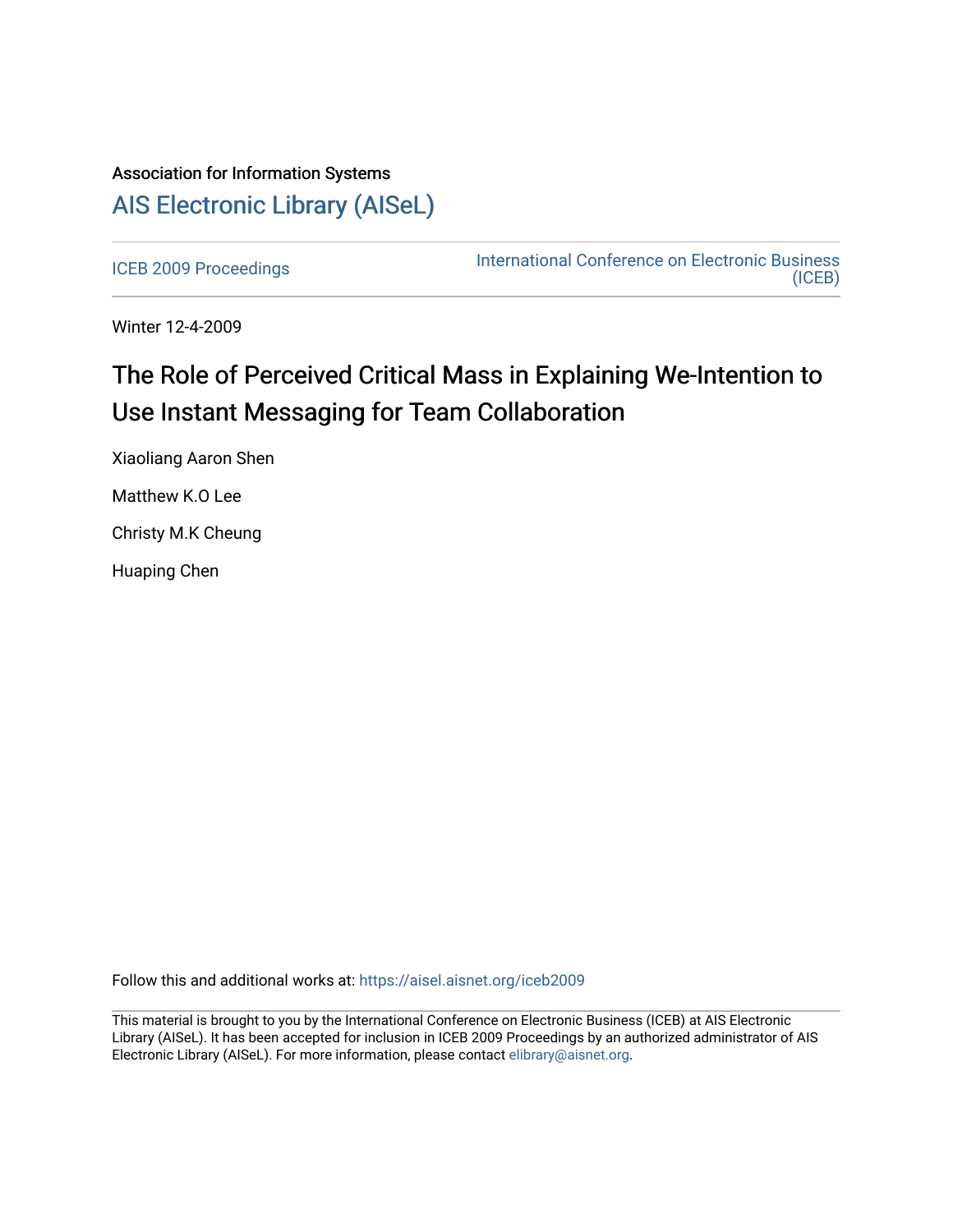# **THE ROLE OF PERCEIVED CRITICAL MASS IN EXPLAINING WE-INTENTION TO USE INSTANT MESSAGING FOR TEAM COLLABORATION**

Aaron X.L. Shen<sup>1</sup>, Matthew K.O. Lee<sup>2</sup>, Christy M.K. Cheung<sup>3</sup>, and Huaping Chen<sup>4</sup> <sup>1</sup> Department of Information Systems, USTC-CityU Joint Research Center, Suzhou, China, 2 Department of Information Systems, City University of Hong Kong, Hong Kong, <sup>3</sup> Department of Finance and Decision Sciences, Hong Kong Baptist University, Hong Kong, <sup>4</sup> Department of Information Systems, University of Science and Technology of China,  $\frac{1}{x}$ lshen@mail.ustc.edu.cn,  $\frac{2}{x}$ fbmatlee@cityu.edu.hk,  $\frac{3}{x}$ ccheung@hkbu.edu.hk,  $\mu$ <sup>4</sup>hpchen@ustc.edu.cn

#### **Abstract**

Today, instant messaging has been becoming a major communication technology in business environment. One important causal factor related to the use of instant messaging is critical mass. Specifically, the use of instant messaging requires collective efforts and interdependence among two or more people, and thus is conceptualized as intentional social action in the current study. Drawing on prior studies of social influence and critical mass, we propose a research model and empirically evaluate it using survey data collected from 227 respondents. The results indicate that perceived critical mass impacts usage we-intention both directly and indirectly through attitude and social influence factors. We believe the findings of this study will provide important implications to both researchers and practitioners.

**Keywords:** We-Intention, Perceived Critical Mass, Instant Messaging, Theory of Reasoned Action, Social Influence

#### **Introduction**

With the rapid growth and expansion of Internet, instant messaging has been becoming a key business communication technology. The adoption of instant messaging in organizations makes collaborative team more efficient through reducing delays in decision-making and enabling rapid response to the dynamic and volatile business environment. A recent Forrest report indicated that instant messaging is the most valuable web 2.0 technology for enterprise [40]. Compared to the conventional business communication tools, such as email, instant messaging has several unique features that are especially suitable for team collaboration. For example, it can notify users when their buddies are online and available to receive messages, facilitate real-time online communication, allow users create a private chat room for group project discussion or even for desktop video-conferencing, permit team members to work on office software together, and enable quick transfer of files, documents, images, and the like.

A large number of Information Systems (IS)

research has been devoted to investigating the adoption and diffusion of interactive communication technologies [23] [25] [26]. Communication technologies "require multiple users and cannot be used successfully by one person acting alone" [34]. It has two distinct characteristics: universal access and reciprocal interdependence. Universal access requires almost everyone agree to use the media on a regular basis and reciprocal interdependence indicates early and later adopters are mutually influenced [26]. It is the social processes surrounding the use of the technology that determine the communication patterns [25]. Lou et al. [23] and Li et al. [22] further demonstrated that communication technology is different from traditional information technology in that the former is designed for collaboration and cooperation, therefore the benefits of using a communication technology can be achieved only when the majority of the users accept and use the system. The interactive and interdependent nature of interactive communication technology raises several interesting issues. For example, does the collective acceptance of communication technology demand a re-conceptualization of employees' usage intention? What conditions under which communication technology become self-sustaining? Which processes of social influence may affect the use of communication media? With an attempt to address these questions, we regard the use of instant messaging as intentional social action in the current study and examine the impact of perceived critical mass on usage we-intention through a theoretically-derived research model.

The remainder of this study is organized as follows. We first review the theoretical background of this study in Section 2. We then present the research model and discuss the proposed hypotheses derived from the model in Section 3. We describe the research method and report the results of data analysis in Section 4 and 5 respectively. We finally discuss the research findings and the implications for both researchers and practitioners in Section 6.

# **Theoretical Background**

In this section, prior studies on the use of instant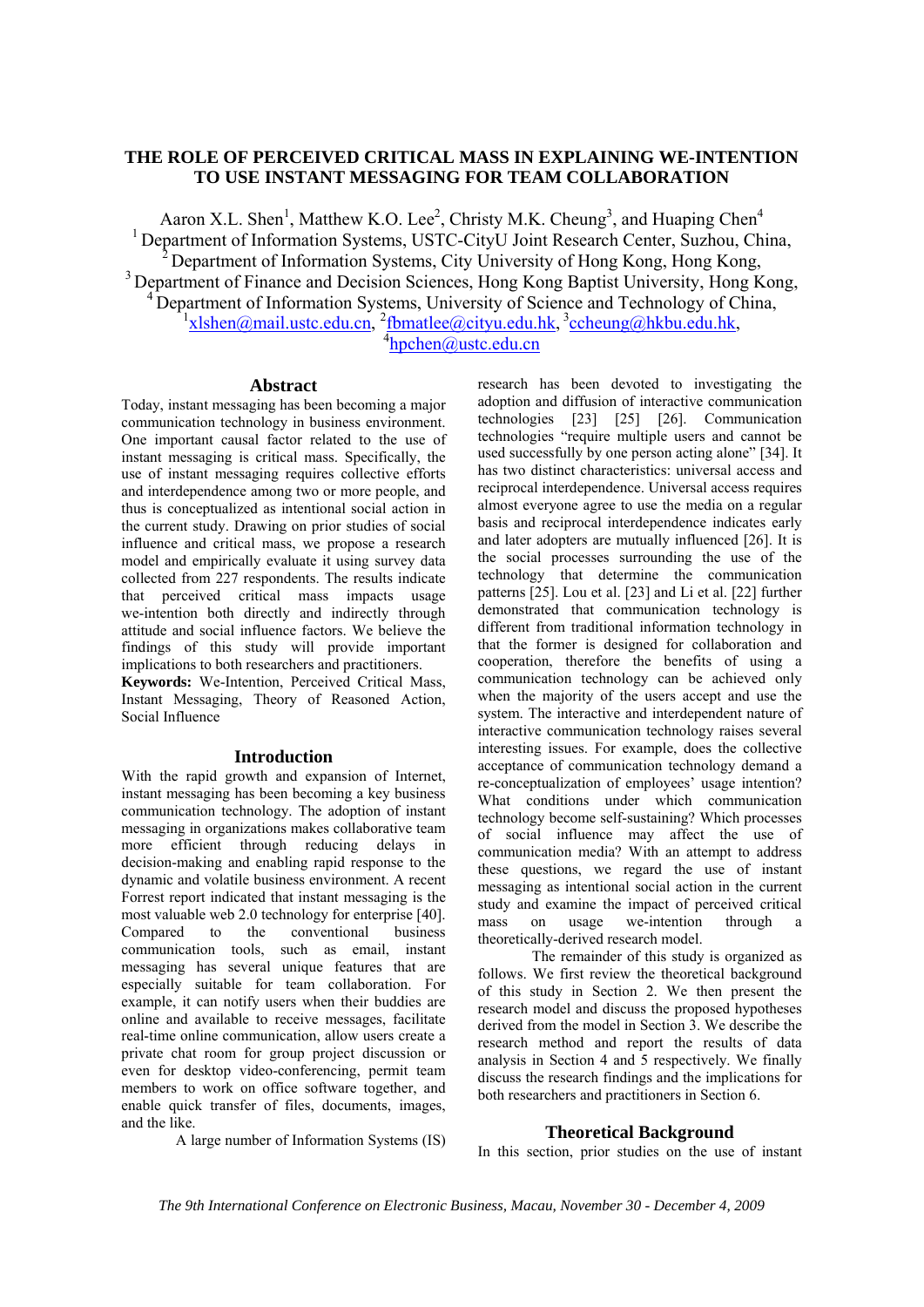messaging in team collaboration are first discussed. The theoretical foundation of this study is then reviewed. Specifically, the concept of we-intention, theory of reasoned action, critical mass theory and Kelman's social influence framework are discussed.

#### **Instant Messaging for Team Collaboration**

Previous studies have demonstrated that instant messaging increase participation, cooperation, and collaboration among geographically dispersed co-workers [6]. For example, Nardi et al. [27] distinguished between the inter-action and outer-action processes in the use of instant messaging in the workplace. They found that people use instant messaging both for information exchange and for social connectedness. Isaacs et al. [19] further reported two distinct styles of instant messaging usage in the workplace. Heavy IM users mainly use it to work together, whereas light users mainly use it to coordinate. Herbsleb et al. [16] have found that the perception regarding the utility of instant messaging in the workplace depends on the users' views of the importance of information communication and the perceptions of the nature of cross-site communication issues. Quan-Haase et al. [30] later examined the use of instant messaging among knowledge workers in a high-tech firm and found that instant messaging creates higher connectivity and leads to a new form of collaboration. Similarly, Cho et al. [8] demonstrated that instant messaging improve employees' working relationships with co-workers both within and across organizational boundaries.

#### **We-Intention**

We-intention is often considered as the intention to participate in a group and perform a group activity in which the participants perceive themselves as members of the group (for a review, see [3]). There are several unique characteristics that distinguish we-intention from the traditional individual intention (I-intention) [36] [37]. First, the main target is different. For I-intention, the intended target is a singular subject, whereas for we-intention, the focus is plural target. It is a group of people instead of an individual that acts or experiences an event. Therefore, the behavior is perceived as a group-referent intentional social action. Second, there is a difference in goal achievement process. In the circumstance of we-intention, the intention content is collectively accepted by each participant who functions as a member of the group and accordingly, all participants have collective commitment and shared authority over the joint action. In contrast, a given behavior is privately accepted by an individual in the I-intention situation. Therefore, an individual may be privately committed to performing the behavior and have full control over his/her own action. Third, there is a difference in reasons for acting. Participants with we-intention are motivated by group reasons such as community-oriented motivational factors, whereas individuals with I-intention are primarily motivated by personal reasons. In addition, another central difference between I-intention and we-intention lies in the satisfaction condition. The collectivity condition for the satisfaction of we-intention supposes that if the intention content is satisfying for one member of a group, it is satisfying for all the members in this group. In contrast, the intention content is just satisfying for an individual in the I-intention context.

We-intention has initially been concerned by philosophers [5] [36] [37], who primarily focused on conceptual and logical aspects. Only recently, some studies concentrated on the measurement and hypothesis testing concerns, and started to employ this concept to explain virtual community participation and communication technology adoption behavior [1] [7] [11] [32]. These empirical studies on we-intention have demonstrated that both individual reasons (e.g., attitude, perceived behavioral control, emotions, etc.) and social factors (e.g., group norms, social identity, social presence, etc.) are significant predictors of participation we-intention. The importance of we-intention in ensuring the success of a communication technology is underscored by the fact that people have to take into account others' responses to this use [6]. The use of a communication technology thus requires collective efforts and interdependence between two or more people [22]. In this sense, we-intention may be a more appropriate construct in investigating the collective acceptance of communication technology in the current study.

#### **Theory of Reasoned Action**

Scholars in Information Systems (IS) field have a long tradition of borrowing intention models from social psychology as a theoretical foundation for research on human behavior. Among these models, theory of reasoned action (TRA) [13] is one of the most often used theories in IS research and has been proven successful in predicting and explaining a wide range of behaviors [9] [38]. According to TRA, an individual's behavior is affected by behavioral intention, which in turn, is predicted by attitude toward the behavior and subjective norm surrounding the performance of the behavior.

Although TRA is useful in explaining information technology adoption and usage behavior, the effect of subjective norm on usage intention is controversial. Several studies have argued that subjective norm functions only under conditions of mandatory use and for users with limited experience [20] [38]. In our current investigation context, the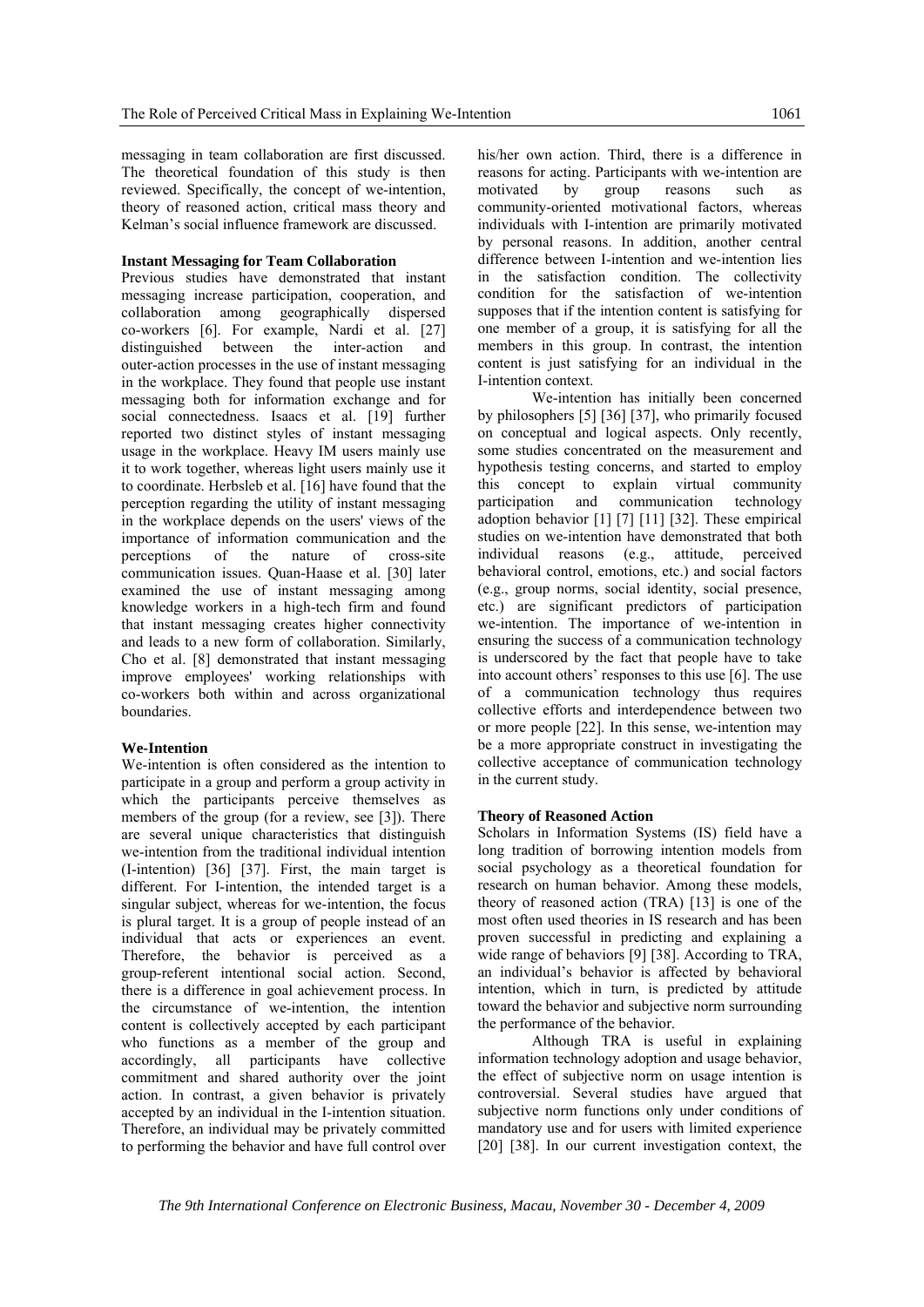use of instant messaging in team collaboration is mostly voluntary. People often use public instant messaging services at work and therefore subjective norms may not be essential in predicting the acceptance and use of instant messaging. To better understand the acceptance of instant messaging, we take ideas from critical mass theory and Kelman's social influence framework to capture the underlying social processes.

## **Critical Mass Theory**

Critical mass theory has been developed to predict the probability, extent and effectiveness of collective action. Critical mass was originally defined as "a small segment of the population that chooses to make big contributions to the collective action" [28]. It is assumed to provide the necessary conditions for reciprocal behavior to get started and become self-sustaining [26]. The concept of critical mass was later introduced into innovation diffusion research and was defined as "the point at which enough individuals have adopted an innovation so that the innovation's further rate of adoption becomes self-sustaining" [31]. Critical mass theory is particularly important in explaining the adoption and diffusion of communication technologies because the value of the technology increases with the number of its users [23]. Therefore, if there is a critical mass of users who communicate via the technology on a regular basis, the use of this technology will spread rapidly and users can communicate to others with the least efforts [6] [26] [33]. Although the actual critical mass is difficult to measure, an individual may have a perception of whether an innovation reaches the threshold of critical mass and such perception is termed "perceived critical mass" in prior studies [23].

Prior studies have extensively examined the role of perceived critical mass in behavioral intention to use instant messaging. For example, a case study investigating the use of instant messaging in organizations suggested that critical mass represents an important factor for instant messaging success in the workplace [6]. Ilie et al. [18] further demonstrated that perceived critical mass will influence intention to use instant messaging more strongly for men than for women. In addition to the direct effect on usage intention, perceived critical mass also affects intention to use instant messaging indirectly through users' perception concerning this innovation. For example, Li et al. [22] found that perceived critical mass influences behavioral intention to continue using instant messaging both directly and indirectly through perceived usefulness and perceived enjoyment. Slyke et al. [33] further demonstrated that perceived critical mass relates to instant messaging usage intentions both directly and indirectly through perceived innovation

characteristics.

#### **Social Influence Framework**

Previous studies have suggested that social influence is especially important in determining the successful adoption and use of communication technology [7] [32], especially "social influence in the form of coercion or collective adoption decision" is believed to be necessary for attracting the earliest users [26]. Social influence often consists of informational and normative influence [10] and operates through three different processes – compliance, internalization and identification [21]. Informational influence is often considered as an internalization process through which an individual accepts information obtained from others as evidence about reality. Normative influence is a combination of compliance and identification. Compliance occurs when an individual conforms to the expectations of significant others to receive support or avoid punishment. Identification occurs when an individual accepts the influence in order to establish and maintain a positive self-defining relationship with another person or a focal group [2] [17] [21].

#### **Research Model and Hypotheses**

The research model, as shown in Figure 1, is based on theory of reasoned action and incorporates perceived critical mass and social influence processes to explain users' we-intention to adopt instant messaging for team collaboration. To better determine the role of perceived critical mass in intentional social acceptance, we also propose that perceived critical mass impacts usage we-intention both directly and indirectly through attitude and social influence factors. The constructs and their relationships are discussed in detail in the following sections.



# **The Role of Users' Attitude**

As we noted early, the values of instant messaging can be achieved only when most of the peers agree to use it on a regular basis [26]. In this regard, instant messaging requires collective efforts and interdependence among all participants [22]. Therefore, we conceptualize the use of instant messaging as an intentional social action and replace individual intention with we-intention in the current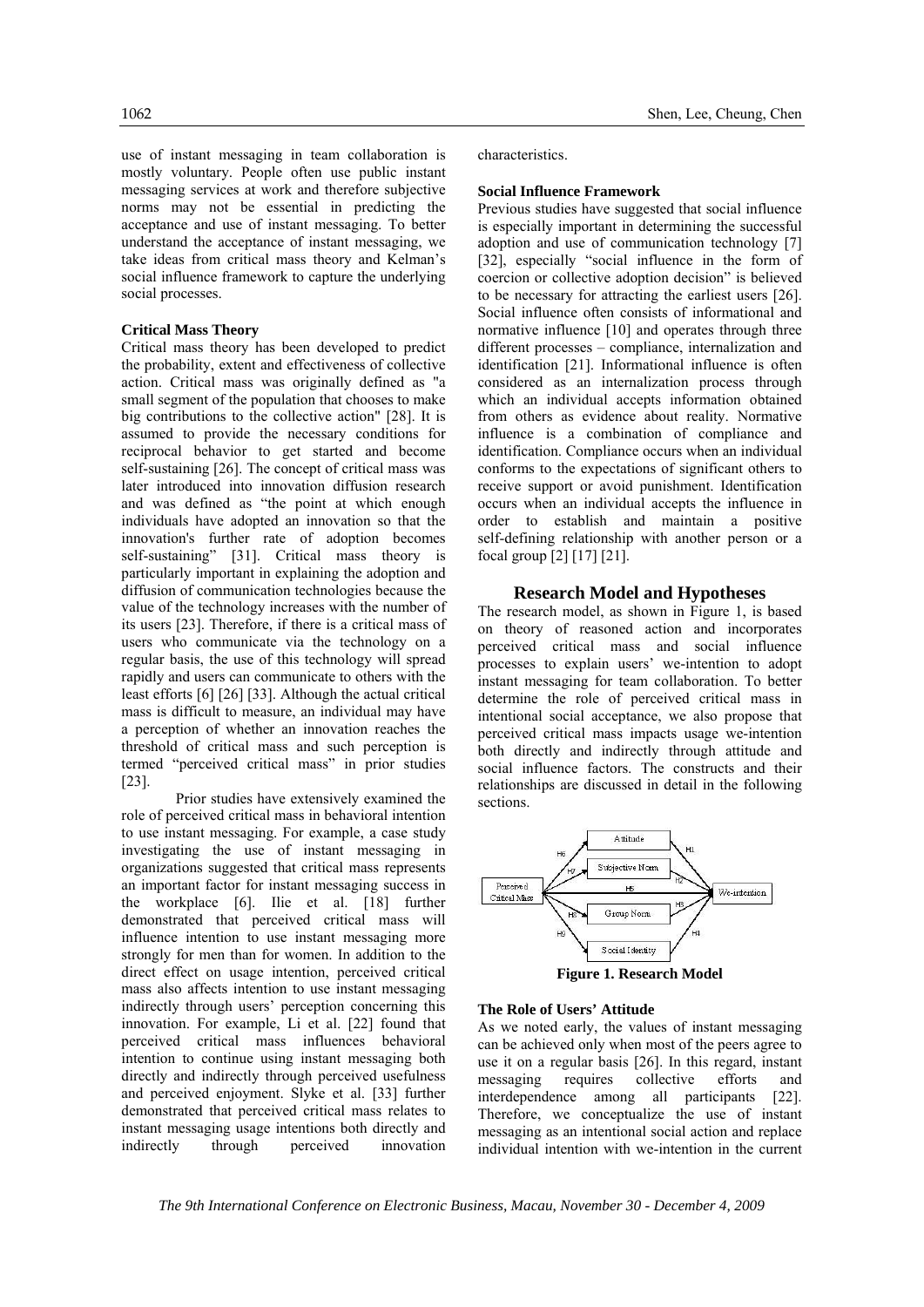study. According to TRA, attitude reflects a person's consideration of the extent to which performing a behavior is advantageous or disadvantageous and it further leads to behavioral intention [13]. Consistent with this view, the first hypothesis is:

H1: Attitude toward the use of instant messaging will have a positive impact on we-intention to use instant messaging for team collaboration.

# **The Role of Social Influence**

The social influence underlying the compliance process is represented by subjective norm in this study. As we discussed before, subjective norm functions only under conditions of mandatory use and for users with limited experience. In the current investigation context, people often use public instant messaging services for team collaboration and the usage behavior is mostly voluntary. Therefore,

H2: Subjective norm will NOT have any significant impact on we-intention to use instant messaging for team collaboration.

The internalization process is represented in the current study through the effect of group norm. Social influence underlying this process is captured by the congruence of the information obtained from others and one's own value system. In the current study, if users believe that they have similar goals or values with other participants, they will be more likely to develop a we-intention to use instant messaging together. Therefore,

H3: Group norm will have a positive impact on we-intention to use instant messaging for team collaboration.

The third social influence process is identification, which is characterized by social identity in this study. Identification refers to one's conception of self in terms of the relationship with a focal group. Social identity has been used to explain the development of participation we-intention in some prior studies [1] [11]. The rationale is that social identities "prescribe and instigate behaviors for the benefit of group members" [4]. In this study, social identity will induce group-oriented behaviors, such as using instant messaging for team collaboration, because users are motivated to distinguish their own group from out-groups. Therefore,

H4: Social identity will have a positive impact on we-intention to use instant messaging for team collaboration.

# **The Role of Perceived Critical Mass**

In this study, perceived critical mass is defined as "the degree to which a person believes that most of his or her peers are using the system" [23, p. 95]. Lou et al. [23] have suggested that critical mass is the basis for sustained collective action. Without securing a critical mass of users, communication

technology cannot be successfully implemented due to a lack of active participants [24]. The direct effect of perceived critical mass on behavioral intention has been empirically examined and found to be significant in several studies (e.g., [22] [23] [33]). In the current study, if an individual believes that most of his or her peers are using instant messaging for collaborative work, he or she will be more likely to use instant messaging together with others. Therefore,

H5: Perceived critical mass will have a positive impact on we-intention to use instant messaging for team collaboration.

Perceived critical mass reflects an individual's perception of the number of current users [22] [23]. This perception can be developed through interaction with others [23] and people will develop their own attitudes toward the innovation via the perceived number of users [17]. In the current study, if people perceive that most of their peers are using instant messaging for team collaboration, they may have a favorable attitude toward the use of instant messaging. Therefore,

H6: Perceived critical mass will have a positive impact on attitude toward the use of instant messaging.

Prior studies have suggested that perceived critical mass affects the acceptance of communication technologies through both informational influence and normative influence [23]. Since the use of instant messaging is mostly voluntary, the usage behavior thus is unlikely to be rewarded or punished. Therefore, we believe that perceived critical mass will not significantly relate to subjective norm. In the current study, informational influence is reflected through internalization process (group norm) and normative influence is reflected through identification process (social identity) [17]. Group norm captures "an understanding of, and a commitment by, the individual member to a set of goals, values, beliefs, and conventions shared with other group members" [11, p. 245]. It is often considered as the most readily accessible or inferable group-related information. In this study, if there is a critical mass of users, potential adopters may gradually understand the group norm through direct and indirect interaction with previous adopters or announcement made about the use of instant messaging [11]. In addition, the information exchange and the perception that most of their peers are using instant messaging for team collaboration may lead the potential users to believe that this technology can meet their own goals [23]. The perceived overlap with the group norm will make the norm to be more influential [29]. Therefore,

H7: Perceived critical mass will NOT have any significant impact on subjective norm concerning the use of instant messaging for team collaboration.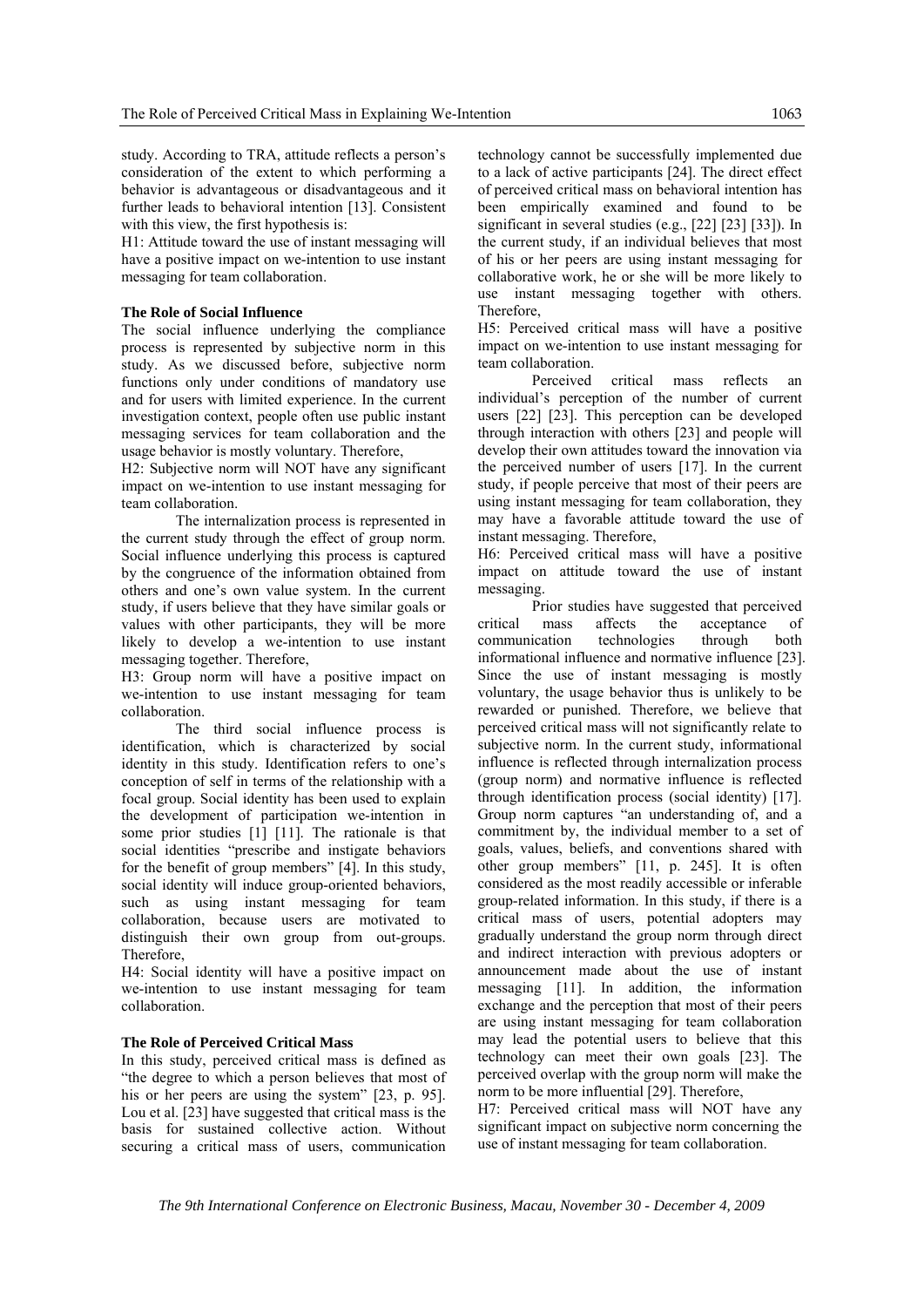H8: Perceived critical mass will have a positive impact on group norm regarding the use of instant messaging for team collaboration.

Social identity captures an individual's identification with a social group and can be achieved through self-awareness of one's membership, as well as emotional and evaluative significance of this membership [12] [35]. Identifying with a virtual community is believed to stem from an understanding of the benefits of the membership [11]. A critical mass of users will help to convey such benefits. Prior studies have also demonstrated that digital environment may be socially rich for social identity to develop [29]. In the current study, if an individual perceives that most of their peers are using instant messaging for team collaboration, he or she will be more likely to realize the benefits of the membership and feel an obligation to participate in the group activities with other peers. Otherwise, he or she will be out of the communication loop and be viewed as an outsider by others [23]. In this case, he/she will develop a shared identity with the group. Therefore,

H9: Perceived critical mass will have a positive impact on social identity with the collaborative group.

# **Research Method**

The purpose of this study is to examine the role of perceived critical mass in the development of we-intention. Data collection method, measures, and

survey response are reported in this section.

#### **Data Collection Method**

A convenient sampling approach is adopted to test the hypotheses. The main data collection was conducted in a local university in Mainland China. Students from six randomly selected classes were invited to participate in. A screening question was employed to ensure that all respondents have used instant messaging for group project discussion. A pencil-and-paper survey was used for data collection. Before the survey was administered, a short briefing was given to explain the purpose and the scenario of this research and the respondents were asked to imagine in their mind the group members they often discussed with. These instructions were designed to capture the groups with which the respondents develop we-intentions to use instant messaging together. All participation in this study was completely voluntary yet motivated by a lucky draw among successful respondents.

#### **Measures**

As shown in Table 1, all measures used in this study have been validated in prior studies. Minor changes in the wording were made so as to fit into the current investigation context. In addition, a backward translation method was used to ensure the consistency between the Chinese and the original English version of the questionnaire.

| <b>Construct</b>     | List of items                                                         | <b>Loading</b> | <b>Source</b> |  |  |
|----------------------|-----------------------------------------------------------------------|----------------|---------------|--|--|
| Attitude (ATT)       | Using instant messaging for team collaboration during the next two    |                |               |  |  |
| $\alpha = 0.895$     | weeks would be: (7-point semantic scales)                             |                |               |  |  |
| $\beta = 0.680$      | ATT1: foolish/wise<br>0.838                                           |                |               |  |  |
|                      | ATT2: harmful/beneficial                                              | 0.789          | $[2]$         |  |  |
|                      | ATT3: bad/good                                                        | 0.870          |               |  |  |
|                      | ATT4: unpleasant/pleasant                                             | 0.801          |               |  |  |
| Subjective Norm      | SN1: Most people who are important to me think that I should/should   |                |               |  |  |
| (SN)                 | not use instant messaging for team collaboration during the next two  |                |               |  |  |
| $\alpha = 0.942$     | weeks. (7-point "should-should not" scale)                            | 0.953          | $[2]$         |  |  |
| $\beta = 0.891$      | SN2: Most people who are important to me would approve/disapprove     |                |               |  |  |
|                      | of me using instant messaging for team collaboration during the next  |                |               |  |  |
|                      | two weeks (7-point "approve-disapprove" scale)                        | 0.935          |               |  |  |
| Group Norm (GN)      | Using instant messaging for team collaboration sometime during the    |                |               |  |  |
| $\alpha = 0.917$     | next two weeks with the group members you often collaborated with     |                |               |  |  |
| $\beta = 0.847$      | can be considered as a goal. For each member in your group, please    |                |               |  |  |
|                      | estimate the strength to which each holds the goal. (7-point          |                | $[2]$         |  |  |
|                      | "weak-strong" scale)                                                  |                |               |  |  |
|                      | GN1: Strength of the shared goal by the self.                         | 0.931          |               |  |  |
|                      | GN2: Average of the strength of the shared goal for other members.    | 0.909          |               |  |  |
| Social Identity (SI) | SI1: How would you express the degree of overlapping between your     |                |               |  |  |
| $\alpha = 0.908$     | own personal identity and the identity of the group you collaborate   |                |               |  |  |
| $\beta = 0.624$      | with through instant messaging when you are actually part of the      |                |               |  |  |
|                      | group and engaging in group activities? (8-point "far apart-complete" |                | $[2]$         |  |  |
|                      | overlap" scale)                                                       | 0.694          |               |  |  |
|                      | SI2: Please indicate to what degree your self-image overlaps with the |                |               |  |  |

**Table 1. Summary of Psychometric Properties of the Measures**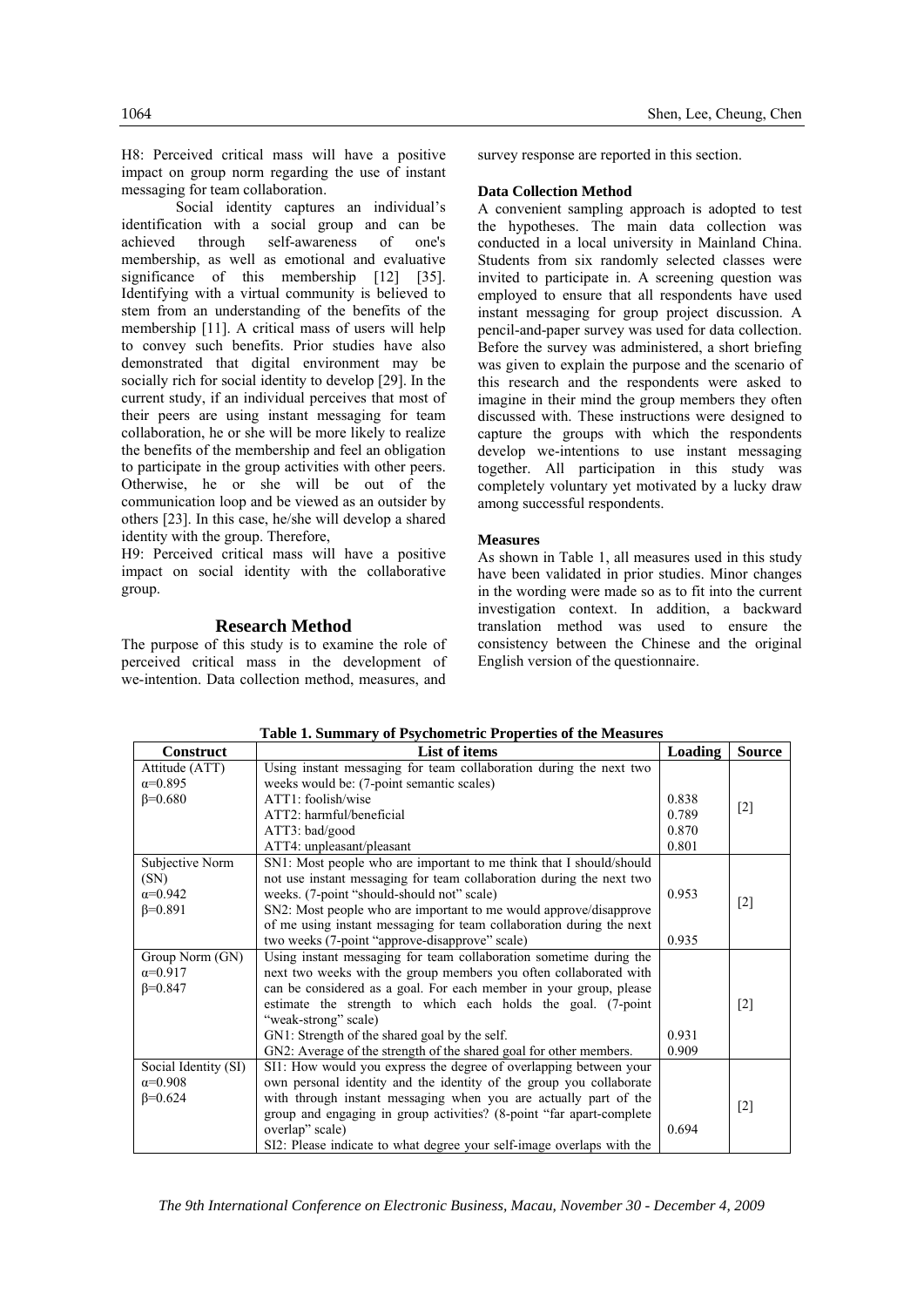|                                                          | identity of the group of partners as you perceive it. (7-point "not at<br>all-very much" scale)                                                                                                                                 | 0.802 |                    |
|----------------------------------------------------------|---------------------------------------------------------------------------------------------------------------------------------------------------------------------------------------------------------------------------------|-------|--------------------|
|                                                          | SI3: How attached are you to the group you collaborate with through<br>instant messaging? (7-point "not at all-very much" scale)                                                                                                | 0.828 |                    |
|                                                          | SI4: How strong would you say your feelings of belongingness are<br>toward the group? (7-point "not at all-very much" scale)                                                                                                    | 0.820 |                    |
|                                                          | SI5: I am a valuable member of the group. (7-point "does not describe")<br>me at all-describe me very well" scale)                                                                                                              | 0.787 |                    |
|                                                          | SI6: I am an important member of the group. (7-point "does not<br>describe me at all-describe me very well" scale)                                                                                                              | 0.800 |                    |
| Perceived Critical<br>Mass (PCM)                         | PCM1: Most students in my class used instant messaging for team<br>collaboration frequently. (7-point "disagree-agree" scale)                                                                                                   | 0.918 | $\lceil 23 \rceil$ |
| $\alpha = 0.907$<br>$B=0.829$                            | PCM2: Most students in my group used instant messaging for team<br>collaboration frequently. (7-point "disagree-agree" scale)                                                                                                   | 0.903 |                    |
| We-Intention (WE)<br>$\alpha = 0.901$<br>$\beta = 0.820$ | WE1: I intend that our group use instant messaging for team<br>collaboration together sometime during the next two weeks. (7-point<br>"disagree-agree" scale)<br>WE2: We intend to use instant messaging for team collaboration | 0.918 | $[2]$              |
|                                                          | together sometime during the next two<br>weeks.<br>$(7$ -point<br>"disagree-agree" scale)                                                                                                                                       | 0.893 |                    |

# **Survey Responses**

A total of 246 questionnaires were distributed, out of which 227 usable questionnaires were returned. Of the respondents, 149 were male and 78 were female. A large majority (55.1%) of the respondents aged between 21 and 25. On the whole, the respondents were relatively experienced in using instant messaging and spent more than one hour on instant messaging per day. Table 2 provides the overall sample characteristics.

| Characteristics                          | Number    | Percentage |  |  |  |
|------------------------------------------|-----------|------------|--|--|--|
|                                          | $(N=227)$ | $(\%)$     |  |  |  |
| Age                                      |           |            |  |  |  |
| <21                                      | 68        | 30.0%      |  |  |  |
| 21-25                                    | 125       | 55.1%      |  |  |  |
| >25                                      | 34        | 14.9%      |  |  |  |
|                                          |           |            |  |  |  |
| Gender                                   |           |            |  |  |  |
| Male                                     | 149       | 65.6%      |  |  |  |
| Female                                   | 78        | 34.4%      |  |  |  |
|                                          |           |            |  |  |  |
| <b>Experience with Instant Messaging</b> |           |            |  |  |  |
| $<$ 2 Years                              | 12        | 5.3%       |  |  |  |
| 2-5 Years                                | 139       | 61.2%      |  |  |  |
| $>5$ Years                               | 76        | 33.5%      |  |  |  |
|                                          |           |            |  |  |  |
| Time spent on Instant Messaging per day  |           |            |  |  |  |
| $<$ 1 Hour                               | 51        | 22.5%      |  |  |  |
| 1-2 Hours                                | 101       | 44.5%      |  |  |  |
| $>2$ Hours                               | 75        | 33.0%      |  |  |  |
|                                          |           |            |  |  |  |

**Table 2. Sample Characteristics** 

# **Results**

Partial Least Squares (PLS) was used to test the proposed research model. The PLS procedure [39] is a second-generation multivariate technique which can assess the measurement model and the structural model simultaneously in one operation. In addition, PLS has the ability to model latent constructs under condition of non-normality and makes minimal demands in term of the sample size to validate a model. Following the two-step analytical procedures [15], the measurement model was first examined and then the structural model was assessed.

#### **Measurement Model**

Convergent validity was assessed by examining the composite reliability and the average variance extracted [15]. Composite reliability is the measurement for internal consistency. Average variance extracted indicates the amount of variance captured by a construct as compared to the variance caused by the measurement error. A composite reliability of 0.70 or above and an average variance extracted of more than 0.50 are deemed acceptable [14]. As shown in Table 1, all the measurement exceed the recommended thresholds, with composite reliability (α) ranged from 0.895 to 0.942 and average variance extracted (β) ranged from 0.624 to 0.891.

Discriminant validity indicates the extent to which a given construct differs from other constructs. It can be verified by comparing the shared variances between constructs with the average variance extracted for each construct [14]. To demonstrate the adequate discriminate validity of the constructs, the square root of the average variance extracted for each construct should be greater than the correlations between that construct and all other constructs. Table 3 presents the correlation matrix of the constructs and the square roots of the average variance extracted. The results suggest an adequate level of discriminant validity of the measurements.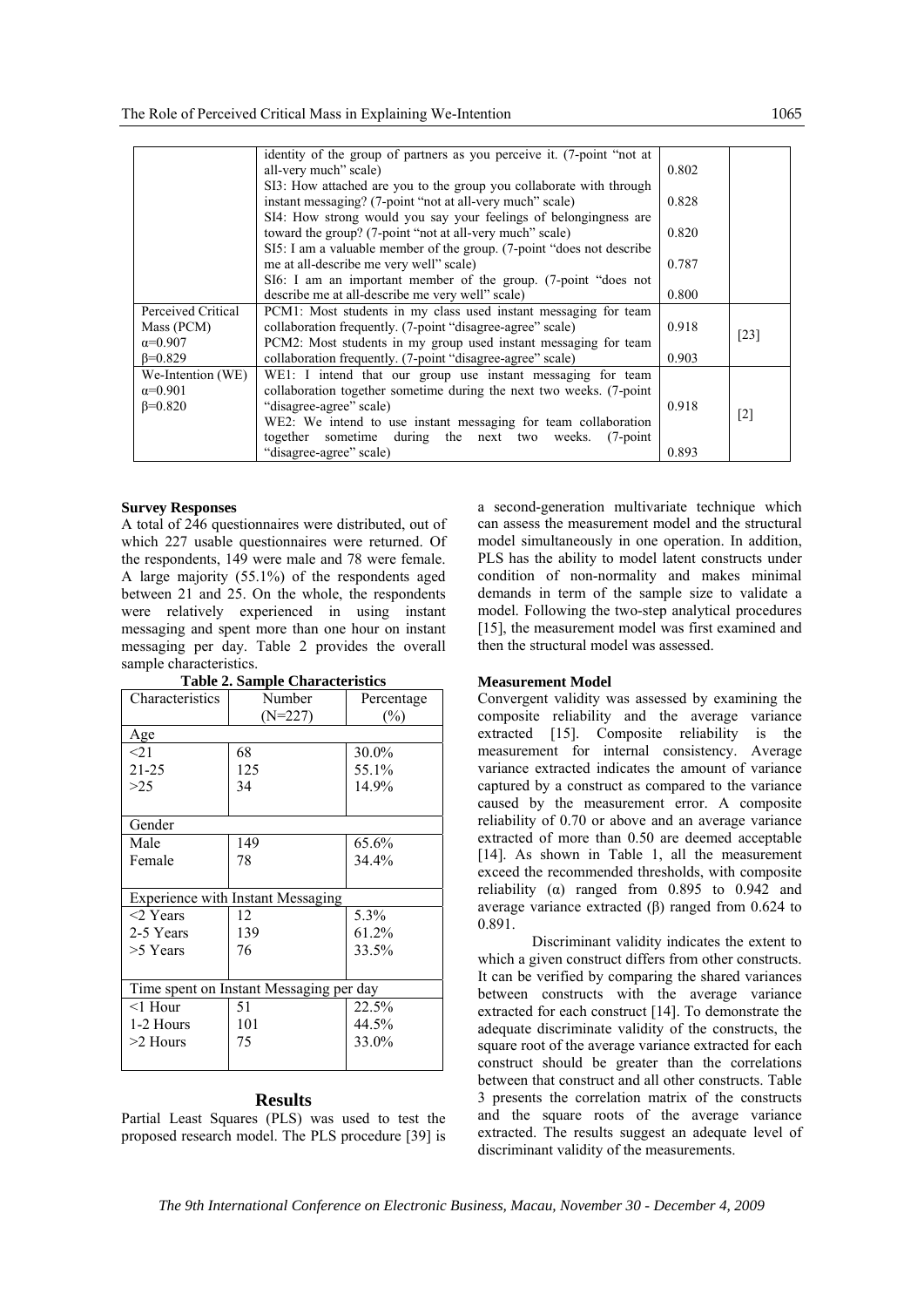|            | <b>ATT</b> | SΝ    | <b>GN</b> | SI    | <b>PCM</b> | WE    |  |
|------------|------------|-------|-----------|-------|------------|-------|--|
| <b>ATT</b> | 0.825      |       |           |       |            |       |  |
| <b>SN</b>  | 0.177      | 0.944 |           |       |            |       |  |
| <b>GN</b>  | 0.296      | 0.044 | 0.920     |       |            |       |  |
| <b>SI</b>  | 0.525      | 0.124 | 0.462     | 0.790 |            |       |  |
| <b>PCM</b> | 0.318      | 0.065 | 0.247     | 0.412 | 0.910      |       |  |
| WE         | 0.403      | 0.090 | 0.417     | 0.469 | 0.441      | 0.906 |  |

**Table 3. Correlation Matrix of the Constructs** 

\* The bold numbers in the diagonal row are square roots of average variance extracted

# **Structural Model**

The results of the analysis are depicted in Figure 2, which presents the overall explanatory power, the estimated path coefficients (all significant paths are indicated with asterisks), and the associated t-value of the paths. Test of significance of all paths were performed using the bootstrap re-sampling procedure. The model accounts for 35.6% of the variance in we-intention to use instant messaging for team collaboration. The results show that perceived critical mass has the strongest impact on we-intention, with a path coefficient at 0.263, followed by group norm, social identity and attitude, with path coefficients at 0.225, 0.171 and 0.160 respectively. In addition, perceived critical mass exerts statistically significant effects on social identity, attitude and group norm, with path coefficients at 0.412, 0.318 and 0.247 respectively. As we hypothesized, subjective norm does not play any role in our current investigation context.



**Figure 2. Results of Hypotheses Testing** 

#### **Discussion and Conclusion**

Instant messaging becomes a basic communication tool in today's business environment, allowing for real-time group discussion and rapid file transfer. This study tries to investigate the motivations of using instant messaging for team collaboration, with particular emphasis on the role of perceived critical mass in we-intention formation. In this section, we first discuss the key findings, followed by limitations of this study and the implications for both research and practice.

#### **Discussion of Key Findings**

In this study, we conceptualize the use of instant

messaging as an intentional social action and integrate critical mass theory and social influence framework with theory of reasoned action. The measurement model is confirmed with adequate convergent and discriminant validity of all the measures and the structural model explains 35.5% of the variance in we-intention. The results support all the relationships proposed in the research model.

Consistent with theory of reasoned action, attitude toward the use of instant messaging exerts a statistically significant effect on usage we-intention. In addition, social influence factors, except for subjective norms, are significant factors predicting we-intention to use instant messaging for team collaboration. Users who have similar goals with others or categorize themselves as group members are more likely to have we-intentions to use instant messaging together. This finding is also consistent with prior studies investigating social influence processes in virtual communities [7] [32]. The insignificance of subjective norm in our current investigation context may be due to the fact that compliance acts only under conditions of mandatory use and for users with limited experience [20]. Perceived critical mass plays significantly in our research model. It influences we-intention both directly and indirectly through users' attitude and social influence processes. These findings echo with prior literature demonstrating that perceived critical mass may influence the adoption and diffusion of communication technologies through both informational influence and normative influence [23].

## **Limitations**

Before highlighting the implications for research and practice, we first discuss the limitations of this study. First, the data was collected from a student sample with high experience in using instant messaging. We-intention is formed when they use instant messaging for group project discussion, which is different in nature from the tasks conducted in other social or business contexts. Although university students are the major users of instant messaging and they also represent the future workforce, generalization of the findings of this study should be made with caution. Treating employees in the non-laboratory workplace as survey subjects is strongly recommended in future research. Second, we have not examined the actual instant messaging usage behavior in this study. A longitudinal study is highly recommended for future research on this topic. Third, our research model only explains 35.5% of the variance in we-intention. Future research should extend this line of inquiry and incorporate additional factors investigating collective action in our research model to improve the quality of the model and thus its predictive ability.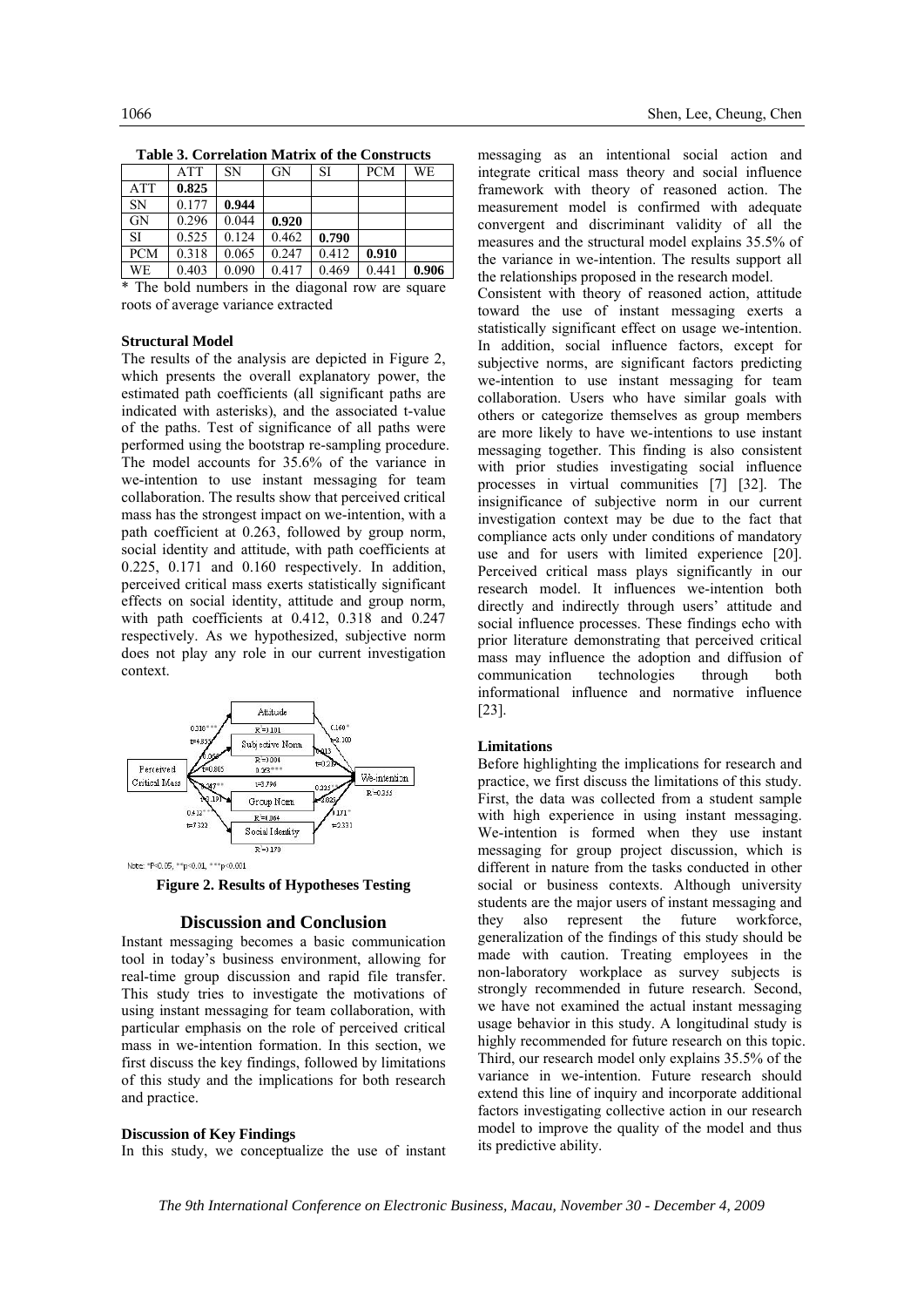#### **Implications for Research**

This study contributes to existing research on the adoption and use of communication technologies in two important ways. First of all, previous studies concerned with communication technologies acceptance primarily focused on the individual intention approach, which refers to an individual makes his/her own decision to adopt or use a technology. However, communication technology requires collective efforts and shared responsibility, and in this situation the decisions to adopt are interdependent. In the implementation of communication technology, people will be influenced by their own perceptions about the technology, as well as the actions taken by their peers [23]. In the current study, we present an attempt to regard we-intention, instead of an individual intention, as the dependent variable in our research model and empirically examined the possible antecedents of we-intention to use instant messaging for team collaboration. We believe that this study has the potential to contribute to the IT adoption literature, especially communication technology adoption. This study thus provides an opportunity for future research to develop knowledge in the area of collective acceptance of information technologies. In particular, future research should examine we-intention in the use and deployment of social computing technologies (e.g., wiki, weblogs, discussion forums, youtube, etc).

Second, this study also advances theoretical discourse on the role of perceived critical mass in explaining information systems usage intention. While prior studies emphasized the role of users' perception from the innovation itself, such as perceived usefulness, perceived ease of use [23], perceived innovation characteristics [18] and perceived enjoyment [22], in mediating the relationship between perceived critical mass and usage intention, the empirical results of this study further suggested that internalization and identification are two most important social influence processes through which perceived critical mass predicts we-intention to use instant messaging. Future research thus should continue this line of research and further investigate the mechanisms (such as internalization and identification) through which perceived critical mass may lead to collective acceptance of communication technologies.

# **Implications for Practice**

The results of this study also provide useful insights to practitioners. This issue is managerially important because the use of instant messaging in the workplace continues to grow at a steady pace. Based on the findings of this study, here are some guidelines for managers who are using instant

messaging for team collaboration.

First, group norm and social identity play important roles in determining we-intention to use instant messaging for team collaboration. In this sense, people with common goals or shared identity will be more likely use instant messaging together. Business managers thus should help employees promote their understanding toward the group norm and their belongingness to the collaborative team. Some practical recommendations include making the group norm explicit through public files such as FAQ or bulletin, providing regular opportunities for group discussion, and building a satisfying relationship among the group members. In addition, managers should take into account some special features of instant messaging in the development of the shared goals and in facilitating employees' identification with the working team. To achieve this, for example, managers could apply chat room or IM group provided by instant messaging services in a flexible way.

Second, the significance of perceived critical mass also provides some important practical implications for business managers. It is necessary to recognize that a critical mass of users is essential for the successful implementation of communication technologies. Managers thus should encourage the use of instant messaging in the initial implementation stage to achieve a perception of critical mass. Some possible strategies include targeting groups whose members have close working relationships with each other, encouraging word-of-mouth communication among early users and potential users, and making the early adopters more visible to the majority. In addition, the perception of critical mass is heavily influenced by the acceptance of this technology within the visible and relevant sub-networks. Managers thus could promote the use of communication technology in a visible sub-group first, this will further convey an overall impression to employees and other sub-networks that critical mass has been achieved.

# **Acknowledgment**

The work described in this article was partially supported by a grant from the Research Grant Council of the Hong Kong Special Administrative Region, China (Project No. CityU 145907). The authors acknowledge with gratitude the generous support of the Hong Kong Baptist University for the project (FRG/08-09/II-58) without which the timely production of the current report/publication would not have been feasible.

#### **References**

[1] Bagozzi, R.P. & Dholakia, U.M. "Open Source Software User Communities: A Study of Participation in Linux User Groups,"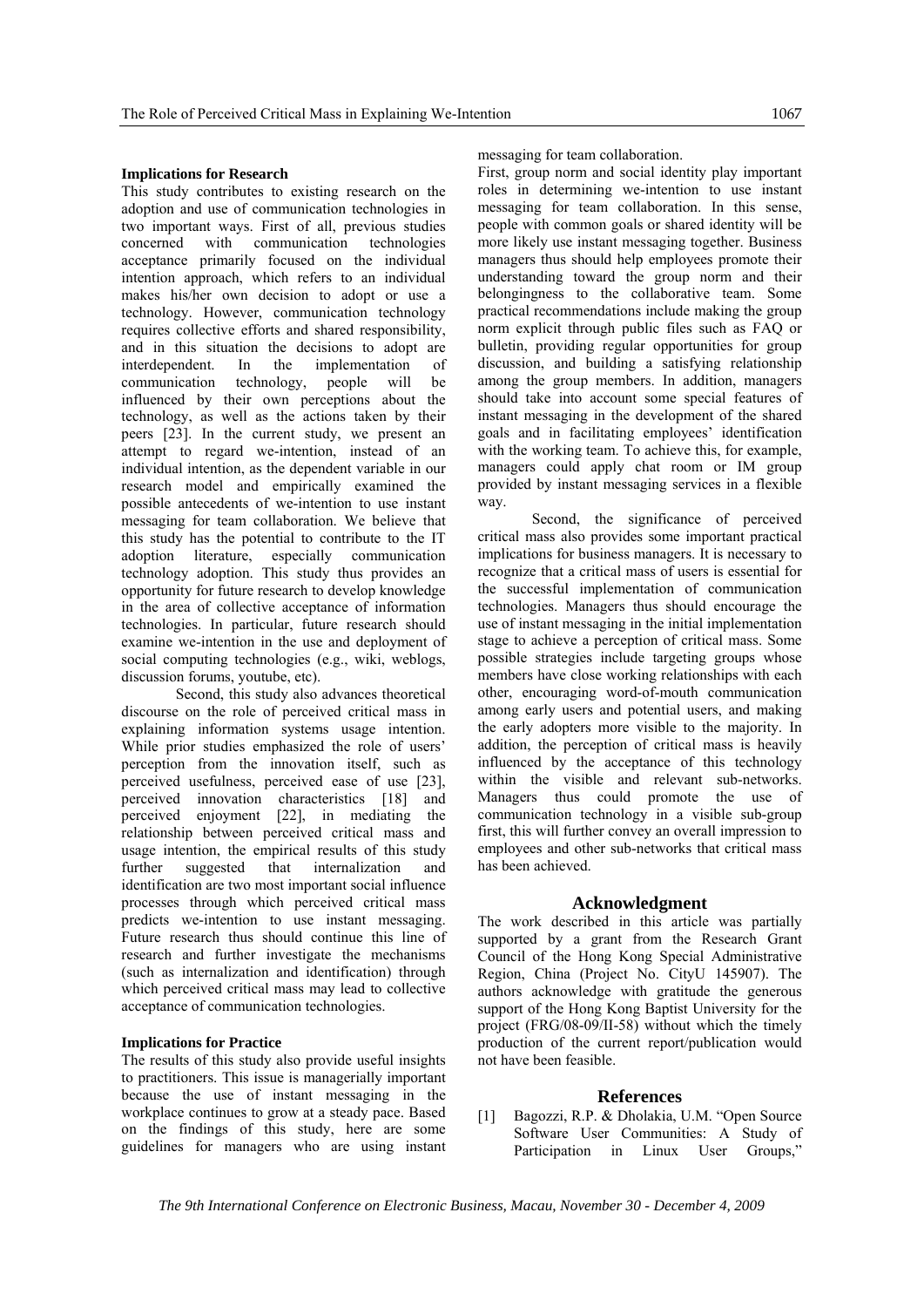Management Science (52:7), 2006, pp. 1099-1115.

- [2] Bagozzi, R.P. & Lee, K.H. "Multiple Routes for Social Influence: The Role of Compliance, Internalization, and Social Identity," Social Psychology Quarterly (65:3), 2002, pp. 226-247.
- [3] Bagozzi, R.P. "On the concept of intentional social action in consumer behavior," Journal of Consumer Research, 27(3), 2000, pp. 388.
- [4] Bagozzi, R.P., Dholakia, U.M. & Mookerjee, A. "Individual and Group Bases of Social Influence in Online Environments," Media Psychology, 8, 2006, pp. 95–126.
- [5] Bratman, M.E. "I Intend that We J," In G.H. Hintikka, & R.T. Dordrecht (Eds.), Contemporary Action Theory (pp. 49-64). Kluwer Academic Publishers, Boston, 1997.
- [6] Cameron, A.F. & Webster, J. "Unintended consequences of emerging communication technologies: Instant Messaging in the workplace," Computers in Human Behavior, 21, 2005, pp.85–103.
- [7] Cheung, C.M.K., Chiu, P., & Lee, M.K.O. "Online Social Networks: Why Do We Use Facebook?" Computer in Human Behavior, (in press).
- [8] Cho, H.K., Trier, M. & Kim, E. "The use of instant messaging in working relationship development: A case study," Journal of Computer-Mediated Communication, 10(4), 2005. The retrieved from http://jcmc.indiana.edu/vol10/issue4/cho.html (20 July 2009).
- [9] Davis, F.D., Bagozzi, R.P. & Warsaw, P.R. "User Acceptance of Computer Technology: A Comparison of Two Theoretical Models," Management Science, 35(8), 1989, pp. 983-1003.
- [10] Deutsch, M. & Gerard, H. "A study of normative and informational social influences upon individual judgment," Journal of Abnormal and Social Psychology, 51, 1995, pp. 624–636.
- [11] Dholakia U.M., Bagozzi, R.P. & Pearo, L.K. "A Social Influence Model of Consumer Participation in Network- and Small-group-based Virtual Communities," International Journal of Research in Marketing (21), 2004, pp. 241-263.
- [12] Ellemers, N., Kortekaas, P. & Ouwerkerk, J.W. "Self-categorization, commitment to the group, and group self-esteem as related but distinct aspects of social identity," European Journal of Social Psychology, 29, 1999, pp.371– 389.
- [13] Fishbein, M. & Ajzen, I. Beliefs, Attitude, Intention and Behavior: An Introduction to Theory and Research, Addison-Wesley

Publishing Company, Reading, MA, 1975.

- [14] Fornell, C. & Larcker, D. "Evaluating Structural Equation Models with Unobservable Variable and Measurement Error," Journal of Marketing Research, 18, 1981, pp. 39-50.
- [15] Hair, J.F., Tatham, R.L., Anderson, R.E. & Black, W. Multivariate Data Analysis, Prentice Hall, 1998.
- [16] Herbsleb, J.D., Atkins, D.L., Boyer, D.G., Handel, M. & Finholt, T.A. "Introducing Instant Messaging and Chat in the Workplace," in CHI 2002, April 20-25, 2002, Minneapolis, Minnesota, USA.
- [17] Hsu, C. & Lu, H. "Why do people play on-line games? An extended TAM with social influences and flow experience," Information & Management, 41, 2004, pp. 853–868.
- [18] Ilie, V., Slyke, V.C., Green, G. & Lou, H. "Gender differences in perceptions and use of communication technologies: a diffusion of innovation approach," Information Resources Management Journal, 18(3), 2005, pp. 16-31.
- [19] Isaacs, E., Walendowski, A., Whittaker, S., Schiano, D.J. & Kamm, C. "The Character, Functions, and Styles of Instant Messaging in the Workplace," in CSCW '02, November 16-20, 2002, New Orleans, Louisiana, USA.
- [20] Karahanna, E., Straub, D.W. & Chervany, N.L. "Information Technology Adoption across Time: A Cross-Sectional Comparison of Pre-Adoption and Post-Adoption Beliefs," MIS Quarterly, 23 (2), 1999, pp.183-213.
- [21] Kelman, H. "Process of opinion change." Public Opinion Quarterly, 25, 1961, pp. 57–78.
- [22] Li, D., Chau, P.Y.K. & Lou, H. "Understanding Individual Adoption of Instant Messaging: An Empirical Investigation," Journal of the Association for Information Systems, 6(4), 2005, pp.102-129.
- [23] Lou, H., Luo, W. & Strong, D. "Perceived critical mass effect on groupware acceptance," European Journal of Information Systems, 9, 2000, pp.91–103.
- [24] Markus, M.L. & Connolly, T. "Why CSCW applications fail: problems in the adoption of interdependent work tools," In Proceedings of CSCW '90. Los Angeles, California.
- [25] Markus, M.L. "Electronic mail as the medium of managerial choice," Organization Science, 5(4), 1994, pp.502–527.
- [26] Markus, M.L. "Toward a 'critical mass' theory of interactive media," Communication Research, 14(5), 1987, pp. 491-511.
- [27] Nardi, B.A., Whittaker, S. & Bradner, E. "Interaction and Outeraction: Instant Messaging in Action," in CSCW'00, December 2-6, 2000, Philadelphia, PA.
- [28] Oliver, P., Marwell, G. & Teixeira, R. "A

*The 9th International Conference on Electronic Business, Macau, November 30 - December 4, 2009*